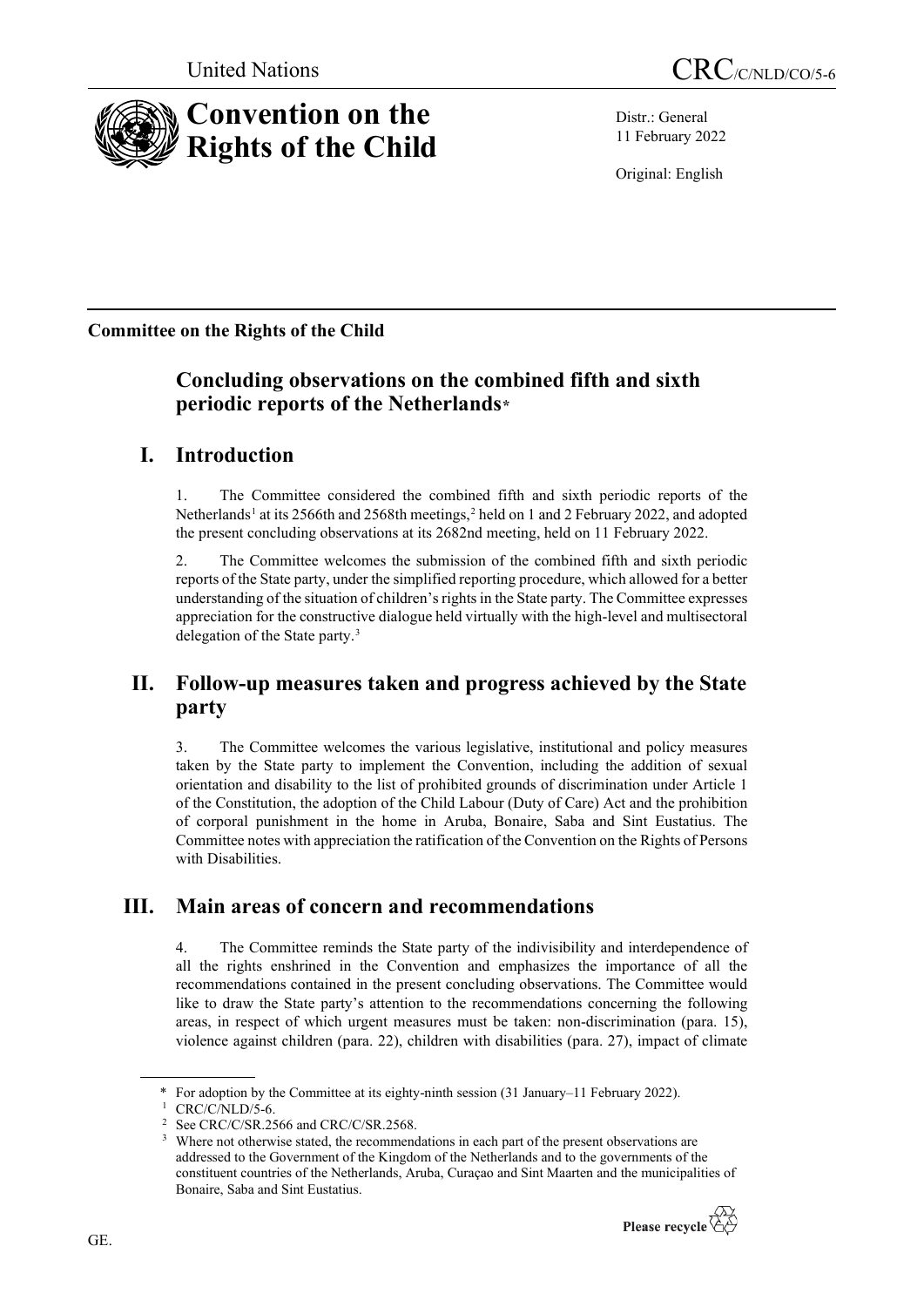change on the rights of the child (para. 32), asylum-seeking, refugee and migrant children (para. 37) and administration of child justice (para. 41).

5. **The Committee recommends that the State party ensure the realization of children's rights in accordance with the Convention and the Optional Protocols thereto throughout the process of implementing the 2030 Agenda for Sustainable Development. It urges the State party to ensure the meaningful participation of children in the design and implementation of policies and programmes aimed at achieving all 17 Sustainable Development Goals as far as they concern children.**

## **A. General measures of implementation (arts. 4, 42 and 44 (6))**

**Reservations and declarations**

6. **The Committee reiterates its previous recommendations of 1999, 2004, 2009 and 2015[4](#page-1-0) and urges the State party to consider withdrawing its reservations to articles 26, 37 (c) and 40 and its interpretative declarations to articles 14, 22 and 38 of the Convention.**

## **Legislation**

7. **The Committee recommends that the State party develop child-rights impact assessment procedures for national and sub-national legislation and policies relevant to children.**

### **Coordination**

8. **Recalling its previous recommendations, [5](#page-1-1) the Committee recommends that the State party:**

(a) **Provide the intercountry task force on children's rights with a clear mandate and sufficient authority to coordinate all activities related to the implementation of the Convention at the cross-sectoral, national and municipal levels, and the implementation of the various action plans in the area of children's rights;**

(b) **Ensure that the task force is provided with the human, technical and financial resources necessary to support the effective and equal implementation of the Convention across the constituent countries, including through a common set of goals and mechanism for monitoring implementation, and that it includes the participation of children and civil society.**

### **Allocation of resources**

9. **With reference to its general comment No. 19 (2016) on public budgeting for the realization of children's rights, the Committee recommends that the State party incorporate a child rights-based approach into the State budgeting process and:**

(a) **Implement a tracking system for the allocation, use and monitoring of resources for children throughout all constituent countries, with a view to eliminating disparities and ensuring equitability, and assess how investments in all sectors serve the best interests of children;**

(b) **Ensure transparent and participatory budgeting processes at central, regional and local levels in which civil society, the public and children can participate effectively;**

(c) **Conduct independent and participatory impact assessments of its tax and financial policies to ensure that they do not contribute to tax abuse by national companies operating outside the State party that lead to a negative impact on the** 

<span id="page-1-0"></span><sup>4</sup> CRC/C/NLD/CO/4, para. 7; CRC/C/NLD/CO/3, para. 10; CRC/C/15/Add. 227, para. 11; and CRC/C/15/Add.114, para. 7.

<span id="page-1-1"></span><sup>5</sup> CRC/C/NLD/CO/4, para. 11.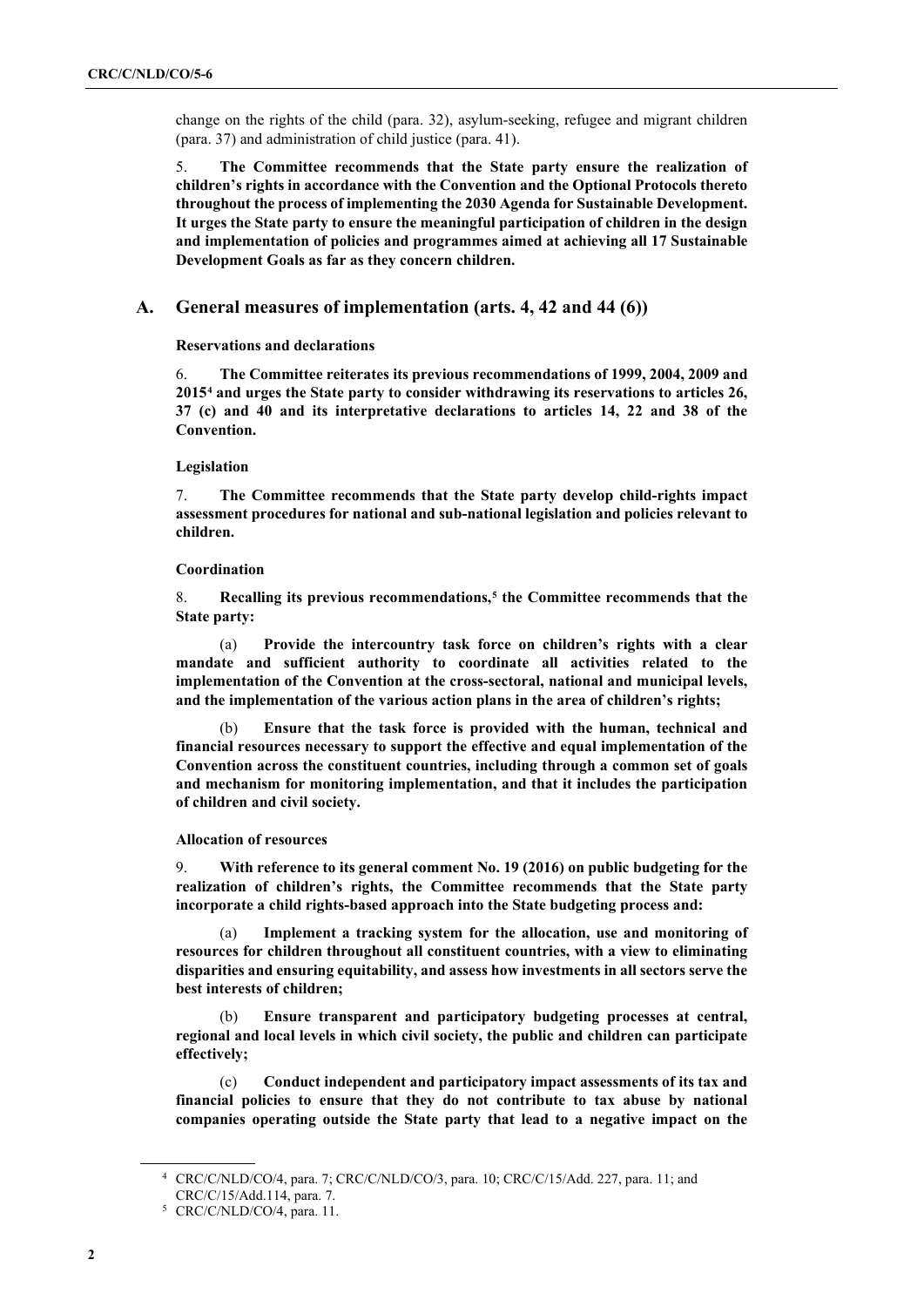**availability of resources for the realization of children's rights in the countries in which they are operating.**

#### **Data collection**

10. **The Committee notes the National Youth Monitor and the measures taken by Statistics Netherlands to improve its data collection system, but is concerned at the lack of a comprehensive and disaggregated data collection system that encompasses all areas of the Convention in all constituent countries. It recommends that the State party:**

(a) **Ensure that its data collection system covers both qualitative and quantitative indicators; encompasses all areas of the Convention; is disaggregated by age, sex, disability, geographic location, ethnic origin, nationality and socioeconomic background; and collects and analyses data by all relevant entities and municipalities, irrespective of the different methodologies used;**

(b) **Improve the collection and analysis of data on discrimination against children, mental health, younger children, children in alternative care, child poverty, children in the justice system, children whose nationality is unknown, child labour, and violence against children, including sexual exploitation, abuse and trafficking;** 

(c) **Ensure that the data are shared among relevant ministries, professional groups and civil society, and used for the evaluation of policies and projects on children's rights, including youth care.**

#### **Independent monitoring**

11. **While welcoming the ratification of the law establishing the children's ombudsman in Curaçao and the establishment of a National Children's Rights Committee in Sint Maarten, the Committee recommends that the State party expeditiously establish an independent mechanism for monitoring and promoting children's rights in Aruba, and ensure that such mechanisms in all constituent countries are in full compliance with the Paris Principles and can receive, investigate and competently address complaints by children in a child-friendly manner.**

### **Dissemination, awareness-raising and training**

12. **The Committee is concerned about the low level of knowledge of the Convention among children and recommends that the State party:**

Promote the active involvement of children in public outreach activities **and continue its awareness-raising regarding children's rights among the public, including by disseminating child-friendly pedagogical material in the different languages of the State party**;

(b) **Ensure systematic training on children's rights and the Convention and the Optional Protocols thereto for all professionals working for and with children.**

### **Children's rights and the business sector**

13. **The Committee notes the introduction of legislation requiring businesses to apply due diligence, and the efforts to revise the national action plan on business and human rights. However, it is concerned about reports of the negative impact of the business sector, including in oil extraction and soy production, on children's rights and the environment and the lack of legal accountability for businesses that have violated children's rights. Recalling its previous recommendations,[6](#page-2-0) the Committee recommends that the State party:**

(a) **Continue to examine and adapt its legislative framework (civil, criminal and administrative) to ensure the legal accountability of business enterprises and their subsidiaries operating in or managed from the State party's territory, including** 

<span id="page-2-0"></span><sup>6</sup> CRC/C/NLD/CO/4, para. 23.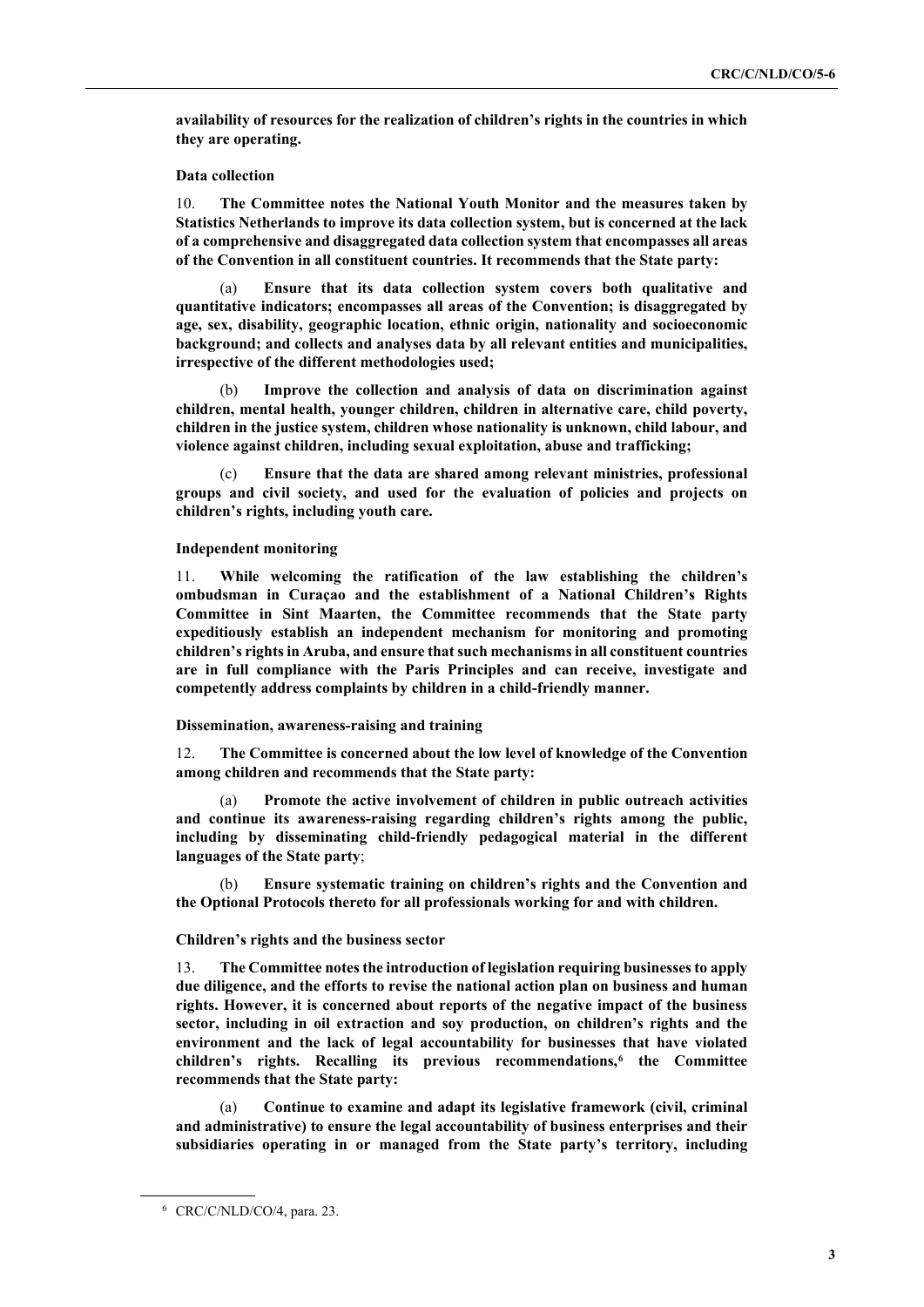**companies that deal with the extraction of oil or trade in palm oil or soy, in relation to international and national human rights, labour, environmental and other standards;** 

(b) **Establish monitoring mechanisms for the investigation and redress of violations of children's rights, with a view to improving accountability and transparency;**

(c) **Strengthen its international cooperation against exploitation of children through multilateral, regional and bilateral arrangements for its prevention and elimination.**

## **B. General principles (arts. 2–3, 6 and 12)**

### **Non-discrimination**

14. The Committee welcomes the establishment of a National Coordinator against Discrimination and Racism and the measures taken to draft a national plan to combat all forms of discrimination, but remains concerned that not all municipalities have an antidiscrimination service in accordance with the Municipal Anti-Discrimination Services Act, and that regional disparities and de facto discrimination disproportionately affect children in disadvantaged situations, including in education, youth care and the justice system.

15. **Taking note of target 10.3 of the Sustainable Development Goals, the Committee recommends that the State party:**

(a) **Eliminate disparities between constituent countries and all municipalities, including Bonaire, Saba and Sint Eustatius, regarding children's access to youth services, health, education, social assistance, and support for child abuse and neglect**;

(b) **Ensure that all municipalities have a child-friendly anti-discrimination service where children can easily report cases of discrimination, and mechanisms to respond effectively and in a child-sensitive manner;**

(c) **Ensure the investigation of cases of discrimination against children, including through specialised units or investigators;**

(d) **Evaluate, with the participation of children and civil society, existing measures aimed at combating discrimination against children in disadvantaged situations, to assess their impact and revise measures accordingly;**

(e) **Ensure that children with disabilities, asylum-seeking and migrant children and children without a regular residence status have access to inclusive and quality education, including early childhood education, without discrimination;**

(f) **Address the overrepresentation of migrant children in special schools and the justice system, including through mandatory training on non-discrimination for the judiciary, law enforcement officials and teachers;**

(g) **Develop policies and awareness-raising measures aimed at addressing the root causes of de facto discrimination, with a view to eliminating stereotyping, prejudice and discrimination against, inter alia, children belonging to ethnic and religious minority groups (including Muslims, Jews and children of African descent), refugee, asylum-seeking, migrant and undocumented children, children with disabilities, lesbian, gay, bisexual, transgender and intersex children and children living in poverty.**

#### **Best interests of the child**

16. **The Committee recommends that the State party:**

Ensure that the principle of the best interests of the child is consistently **applied in programmes and legislative, administrative and judicial proceedings, including in relation to youth support, placement in guardianship or foster families, parental custody, education, and migration and asylum procedures, in all constituent countries;**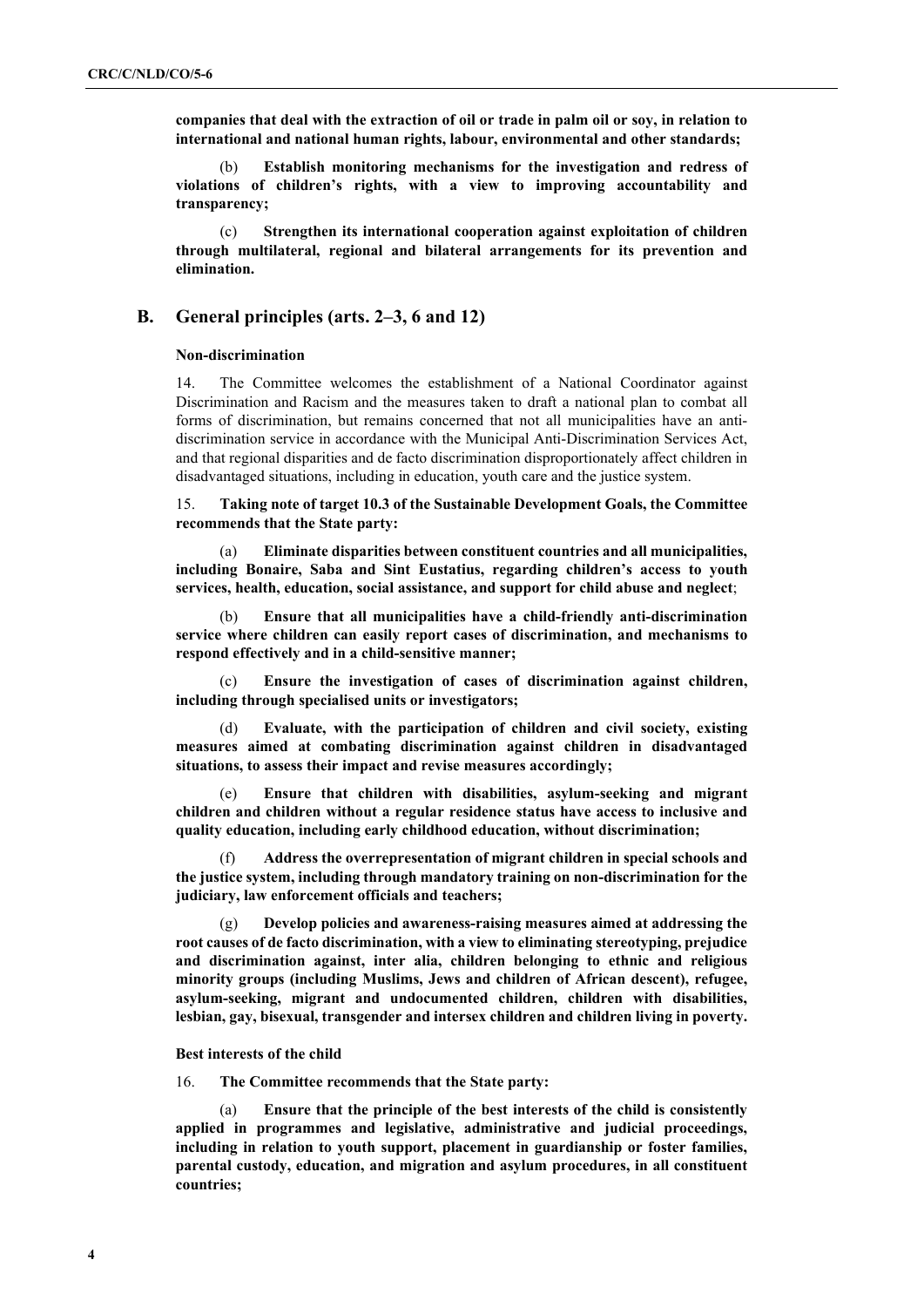(b) **Strengthen measures to provide guidance to all relevant persons in authority for determining the best interests of the child in every area and for giving it due weight as a primary consideration.**

**Respect for the views of the child**

17. **The Committee welcomes the efforts to promote child participation in the development of programmes affecting children, including in poverty reduction, but regrets that the age limit for children's involvement in many decision-making processes remains at 12 years of age. Recalling its previous recommendations, [7](#page-4-0) the Committee recommends that the State party:**

(a) **Abolish any age limit on the right of children to express their views in all issues concerning them and ensure that all children, including those under 12 years of age, can express their opinion and be heard in all decisions affecting them, including in courts and civil proceedings;**

(b) **Continue to strengthen measures to promote the meaningful and empowered participation of all children, including children in disadvantaged situations, within the family, the community, schools and the realm of policymaking at the municipal and national levels, such as by developing toolkits for consulting children on national policy issues and ensuring that the outcomes of children's councils are systematically fed into public decision-making;**

(c) **Ensure that all relevant professionals, including teachers and youth care professionals, working with and for children, systematically receive appropriate training on the right of the child to be heard and have his or her opinion taken into account and in accordance with the child's age and maturity.**

## **C. Civil rights and freedoms (arts. 7–8 and 13–17)**

**Birth registration and nationality**

18. **The Committee is concerned that conditions under which stateless children may apply for Dutch nationality under the present Nationality Act, which among others requires three years of legal residency, are very strict. Recalling its previous recommendations, [8](#page-4-1) the Committee recommends that the State party:**

(a) **Ensure that all children born in Aruba and Curaçao, including those with an irregular residence status, have access to birth registration and/or identity cards, and strengthen legal pathways to acquire a nationality;** 

(b) **Guarantee all stateless children born or present within the territory of the State party the right to acquire nationality irrespective of residency status;**

Implement measures for ensuring that children with an "unknown" **nationality, a status that leaves them unable to be registered as stateless and obtain international protection, do not remain in such a status for a prolonged period of time;**

(d) **Ensure the access to education, health, and social services for stateless children and children with an "unknown" nationality;**

Ensure that no child, including those between 16 and 17 years of age, is **deprived of his or her nationality for actions that are considered to constitute a threat to national security, and also consider children's best interests when such withdrawals of nationality are imposed on parents.**

**Right to privacy and access to appropriate information**

19. **While welcoming the various efforts undertaken by the State party to protect the rights of children in the context of digital media, and with reference to its general** 

<span id="page-4-1"></span><span id="page-4-0"></span><sup>7</sup> CRC/C/NLD/CO/4, para. 31.

<sup>8</sup> CRC/C/NLD/CO/4, para. 33.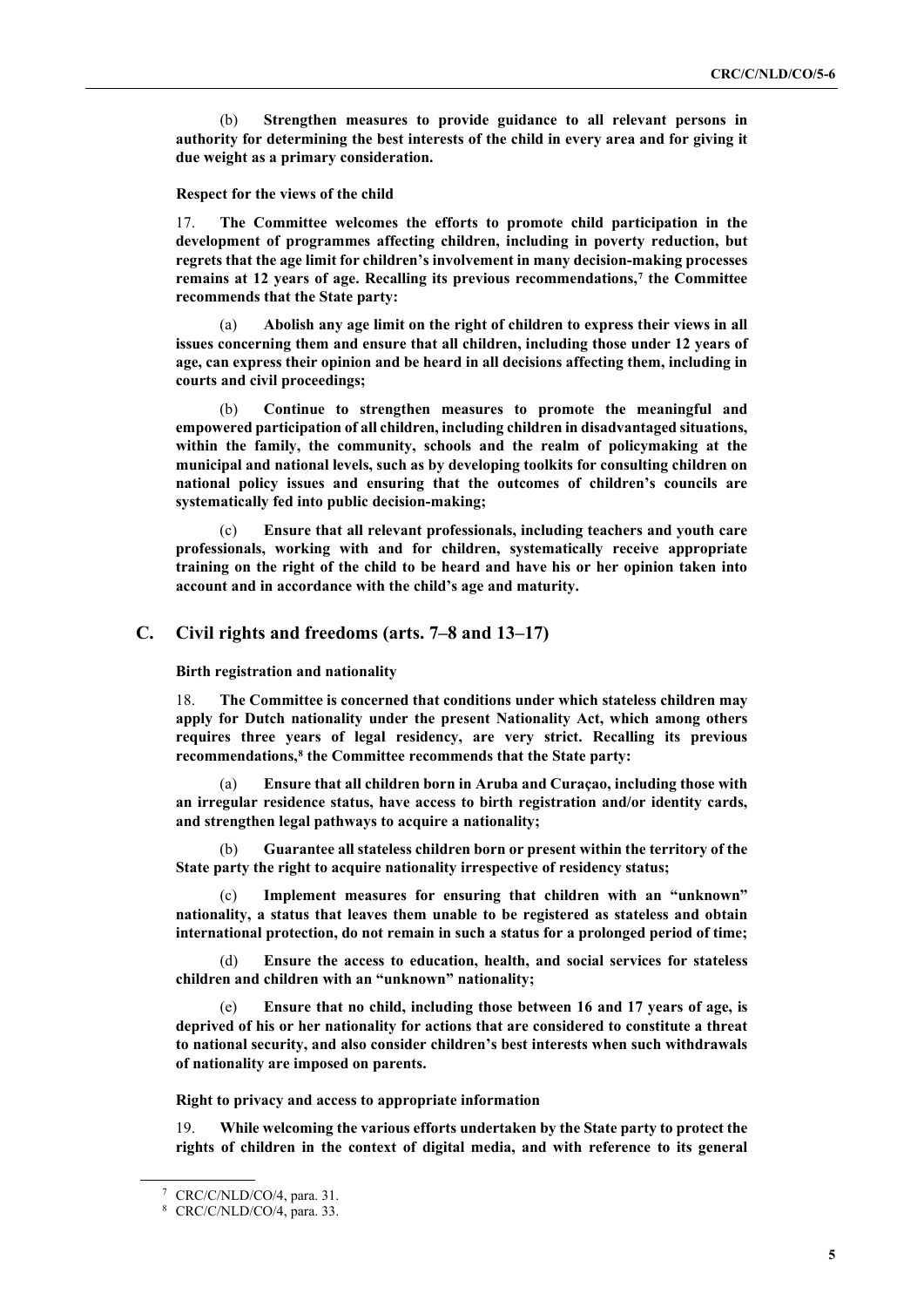**comment No. 25 (2021) on children's rights in relation to the digital environment, the Committee recommends that the State party:**

(a) **Further develop regulations and safeguarding policies to protect the rights and safety of children in the digital environment;**

(b) **Ensure that laws on access to information and the digital environment respect children's right to privacy, protect children from harmful content and materials and online risks, and provide for effective mechanisms to prosecute perpetrators including in the context of extraterritorial jurisdiction.**

**The right to identity**

20. **The Committee notes that no newborns have been placed in "baby rooms" without information about their mother during the reporting period and recommends that the State party continue to ensure that the right to know one's origins of children left at hospitals is respected.**

## **D. Violence against children (arts. 19, 24 (3), 28 (2), 34, 37 (a) and 39)**

#### **Violence against children**

21. The Committee is concerned about the high prevalence of violence against children, including sexual exploitation and online violence, in the State party, and the lack of legislative measures to protect children from abuse, domestic violence and corporal punishment in Bonaire, Saba and Sint Eustatius.

22. **Taking note of targets 5.2, 16.1 and 16.2 of the Sustainable Development Goals, the Committee recommends that the State party:**

(a) **Ensure the effective investigation and intervention in all cases of violence against children, including neglect and sexual abuse, in and outside the home, and in the digital environment, especially cases involving sexual exploitation, cyberaggression and grooming;**

(b) **Take legislative and administrative measures to set up a child protection infrastructure in Bonaire, Saba and Sint Eustatius;**

(c) **Ensure the availability of legal support and child-friendly and confidential complaint mechanisms in residential care, mental health institutions, foster care systems and child protection services, and ensure that cases are promptly addressed;**

Strengthen measures for ensuring that children who are victims or **witnesses of violence have prompt access to child-friendly and multisectoral remedies and comprehensive support, including forensic interviews and psychological therapy by ensuring that the multidisciplinary (MDA++) approach is child-centred through its methodology with the aim of preventing the secondary victimization of child victims;**

(e) **Strengthen efforts to train professionals concerned to identify and adequately respond to cases of violence and child abuse in accordance with the Mandatory Reporting Code (Domestic Violence and Child Abuse) and other relevant protocols, while simplifying such protocols to reduce the administrative burden on professionals;**

(f) **Develop initiatives aimed at protecting children with disabilities and transgender and gender-diverse children from all forms of violence, including physical and mental abuse, maltreatment and sexual exploitation;**

(g) **Ensure the explicit prohibition of corporal punishment by law in alternative care settings, day care and schools in Bonaire, Saba and Sint Eustatius, and strengthen awareness-raising campaigns aimed at promoting positive, non-violent and participatory forms of child-rearing and discipline and underscoring the adverse consequences of corporal punishment;**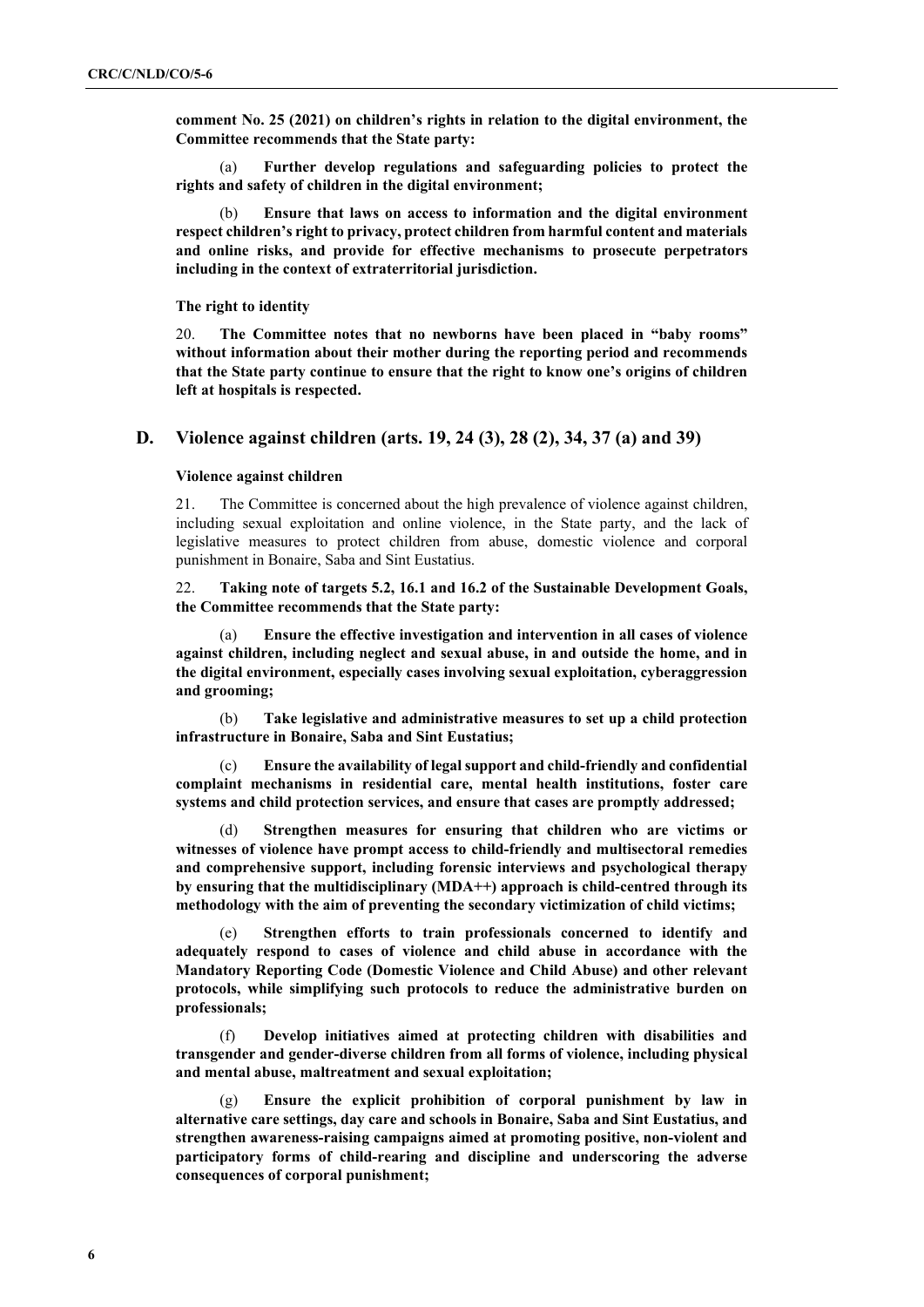(h) **Enhance access to treatment programmes for children with sexually inappropriate behaviour, including children who may have committed sexual offences, and ensure that such children receive appropriate therapeutic attention and benefit from child protection measures.**

#### **Harmful practices**

23. **The Committee recommends that the State party:**

Prohibit the performance of unnecessary medical or surgical treatment on **intersex children where those procedures may be safely deferred until children are able to provide their informed consent and provide reparations for children who received unnecessary treatment;**

(b) **Provide adequate social, medical and psychological services, counselling and support to intersex children and their families;**

(c) **Prohibit the use of isolation and restraint as disciplinary measures in mental health institutions and alternative care settings.**

## **E. Family environment and alternative care (arts. 5, 9–11, 18 (1)–(2), 20– 21, 25 and 27 (4))**

#### **Family environment**

24. **Noting with deep concern the high number of children who were separated from their families due to economic reasons, including in the context of the childcare benefits affair, the Committee recommends that the State party:**

(a) **Prohibit the separation of children from their families and their placement in alternative care on the basis of only the economic situation of those families, including parents staying in homeless shelters, and ensure that children staying in such shelters receive comprehensive support;**

(b) **Consider abolishing the self-reliance criteria under the Social Support Act or develop a policy aimed at supporting families who are homeless for economic reasons;**

(c) **Ensure that all children affected by the childcare benefits affair receive compensation and psychosocial support and that measures aimed at the rehabilitation of affected families take a child rights-based approach.**

#### **Children deprived of a family environment**

25. **The Committee welcomes the State party's efforts to reduce youth care in closed institutions and involuntary out-of-home placements, and inform policies on foster care breakdown through research, but is concerned about the large number of emergency out-of-home placements, and frequent transfers of children in residential youth care facilities. The Committee recommends that the State party:**

Further strengthen its system of foster care and substitute family homes, **with a view to phasing out the institutionalization of children, especially young children; and allocate adequate funds towards families to promote and support care in a family environment;**

(b) **Provide temporary, safe care alternatives and establish a system of foster care in Aruba, Curaçao and Sint Maarten for children who cannot stay with their families;**

(c) **Undertake more focussed efforts to reduce the number of emergency outof-home placements;**

(d) **Prevent frequent transfers of children in alternative care settings and monitor the quality of care therein, including by improving availability of the national Inspectorate for Healthcare and Youth, and confidants;**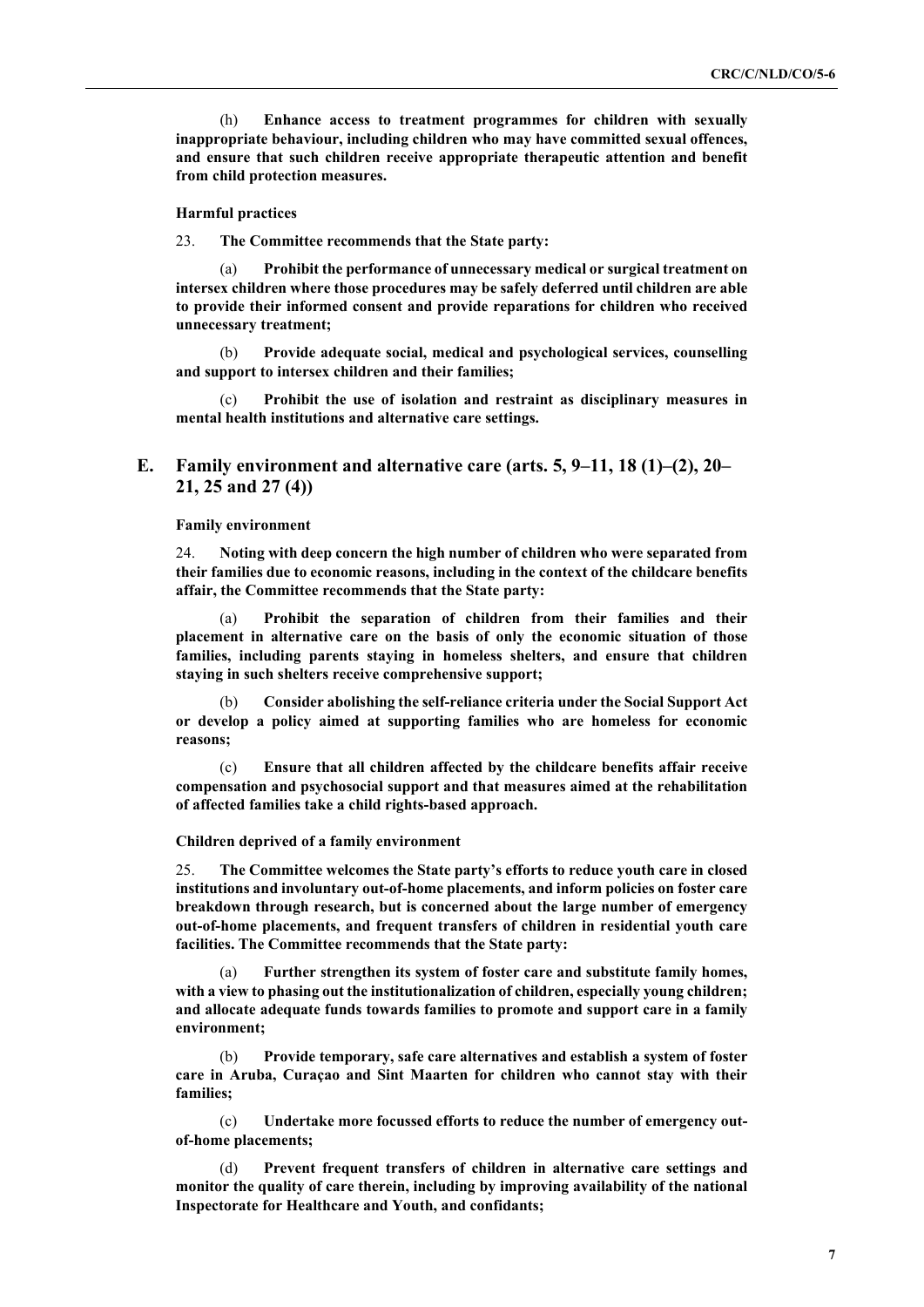(e) **Strengthen measures, including through increased funding, aimed at providing education, skills and opportunities for independent living for children leaving alternative care;**

(f) **Ensure that children in youth care and mental health institutions have the right to appeal decisions made about them;**

(g) **Ensure the regular monitoring and evaluation of the quality of care in alternative care centres in Bonaire, Saba and Sint Eustatius;**

(h) **Further strengthen institutional measures such as the roles of Family Supervision Agencies in preventing the need for alternative care, as well as improving the quality of alternative care in Aruba and Curaçao;**

Implement the recommendations of the 2018 evaluation of the Youth Act, **including with regard to care for children in marginalized situations and the allocation of financial resources for children deprived of a family environment.**

## **F. Children with disabilities (art. 23)**

26. The Committee is concerned about the increase in the number of children with disabilities attending special schools, lack of access to early education and the number of exemptions granted to children with disabilities under the Compulsory Education Act.

27. **The Committee recommends that the State party:**

(a) **Ensure that all children with disabilities, including those with intellectual and psychosocial disabilities, have access to and benefit from inclusive education at all levels, including in Bonaire, Saba and Sint Eustatius;**

(b) **Strengthen measures for ensuring inclusive education, including by adapting curricula and training and assigning specialized teachers and professionals in integrated classes so that children with learning difficulties receive individual support and due attention;**

(c) **Expeditiously amend the Compulsory Education Act to limit the grounds for exemption of children with disabilities from compulsory education on physical or psychological grounds, and allocate sufficient human, technical and financial resources for its implementation, with a view to ensuring that exemptions are not used disproportionately to deny a child's right to education;**

(d) **Strengthen support to children with disabilities for their social integration and individual development and ensure that families of such children know how to seek the necessary support, including by ensuring that personal health budgets are sufficient to cover the costs of quality care and that all municipalities implement the comprehensive assessment framework aimed at ensuring that children with disabilities receive prompt and early support.**

# **G. Basic health and welfare (arts. 6, 18 (3), 24, 26, 27 (1)–(3) and 33)**

**Health and health services**

28. **The Committee recommends that the State party:**

(a) **Ensure that measures aimed at preventing and reducing infant mortality include the provision of quality pre- and postnatal care for pregnant women in vulnerable situations, including in asylum centres, and establish a national mechanism for early identification of at-risk groups of pregnant women;**

(b) **Continue efforts to address overweight and obesity in children and actions to promote a healthy lifestyle, including by regulating the marketing of unhealthy foods to children, raising public awareness of nutrition issues and ensuring that overweight and obese children receive the necessary support under the Young People at a Healthy Weight programme;**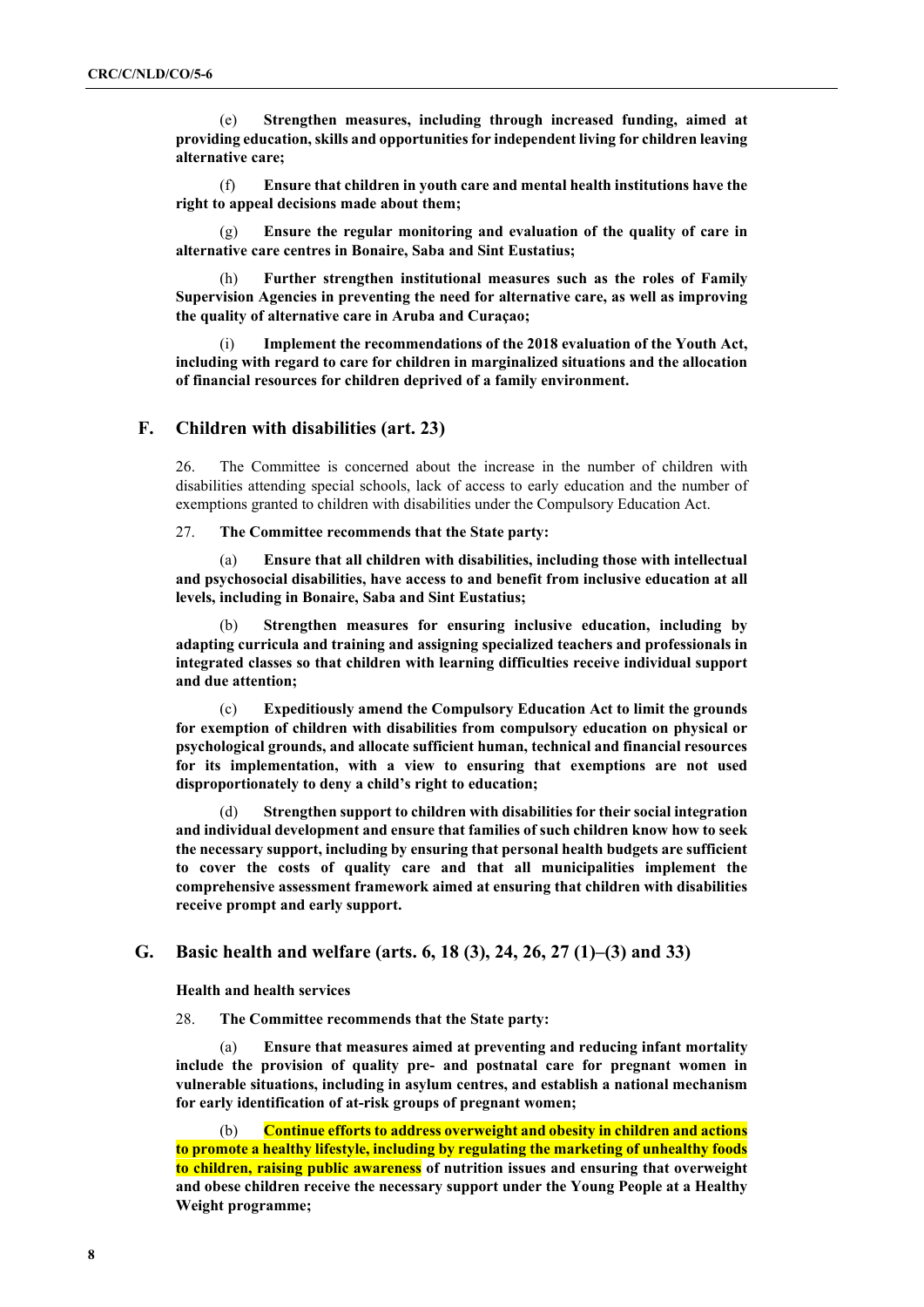(c) **Promote breastfeeding and monitor the implementation of the International Code of Marketing of Breast-milk Substitutes and the baby-friendly hospital initiative.**

## **Mental health**

29. **The Committee commends the State party for its efforts to promote awareness on mental health issues and combat related stigma, but is concerned about high rates of depression and self-harm, including attempted and realized suicides, and long waiting lists for children seeking mental health services. Taking note of target 3.4 of the Sustainable Development Goals, the Committee recommends that the State party:**

(a) **Strengthen mental-health services and programmes for children, including by allocating sufficient financial, technical and human resources for preventive measures under the youth care programme, developing therapeutic community-based mental-health services, and ensuring that the number of qualified medical professionals, including child psychologists and psychiatrists, is sufficient to meet children's mental-health needs in a timely manner;** 

(b) **Invest in addressing the underlying causes of suicide and poor mental health among children and ensure that children's perspectives are included in the development of response services available for children.**

## **Adolescent health**

30. **Recalling its general comment No. 20 (2016) on the implementation of the rights of the child during adolescence and its previous recommendations,[9](#page-8-0) the Committee recommends that the State party:**

(a) **Adopt a comprehensive and effective gender-sensitive sexual and reproductive health policy for adolescents;** 

(b) **Integrate sexual and reproductive health education into all levels of education, and ensure that it includes age-appropriate education on gender equality, sexual diversity, sexual and reproductive health rights, responsible parenthood and sexual behaviour and violence prevention**;

Strengthen efforts to prevent and address the incidence of drug, alcohol **and tobacco use by adolescents, and ensure the early identification and adequate referral of adolescents requiring treatment**;

(d) **Develop a national strategy for preventing and addressing gaming disorders, and ensure that adolescents with gaming disorders or other forms of online addiction receive the necessary help and support**.

#### **Impact of climate change on the rights of the child**

31. The Committee welcomes the National Clean Air Agreement in 2020 but is nonetheless concerned about the negative impact of climate change on the rights of the child and the high prevalence of pollution-induced asthma.

## 32. **Drawing attention to targets 13.2 and 13.3 of the Sustainable Development Goals, the Committee recommends that the State party:**

(a) **Reduce greenhouse gas emissions in line with the State party's international commitments, and ensure that national policies and programmes on environmental protection and climate change are implemented in accordance with the principles of the Convention and taking into account children's needs and views;**

(b) **Take effective measures for the mitigation and adaptation to the harmful effects of climate change, including the heightened risks of the rise in sea levels and stronger hurricanes to the islands in the Caribbean;**

<span id="page-8-0"></span><sup>&</sup>lt;sup>9</sup> CRC/C/NLD/CO/4, para. 47.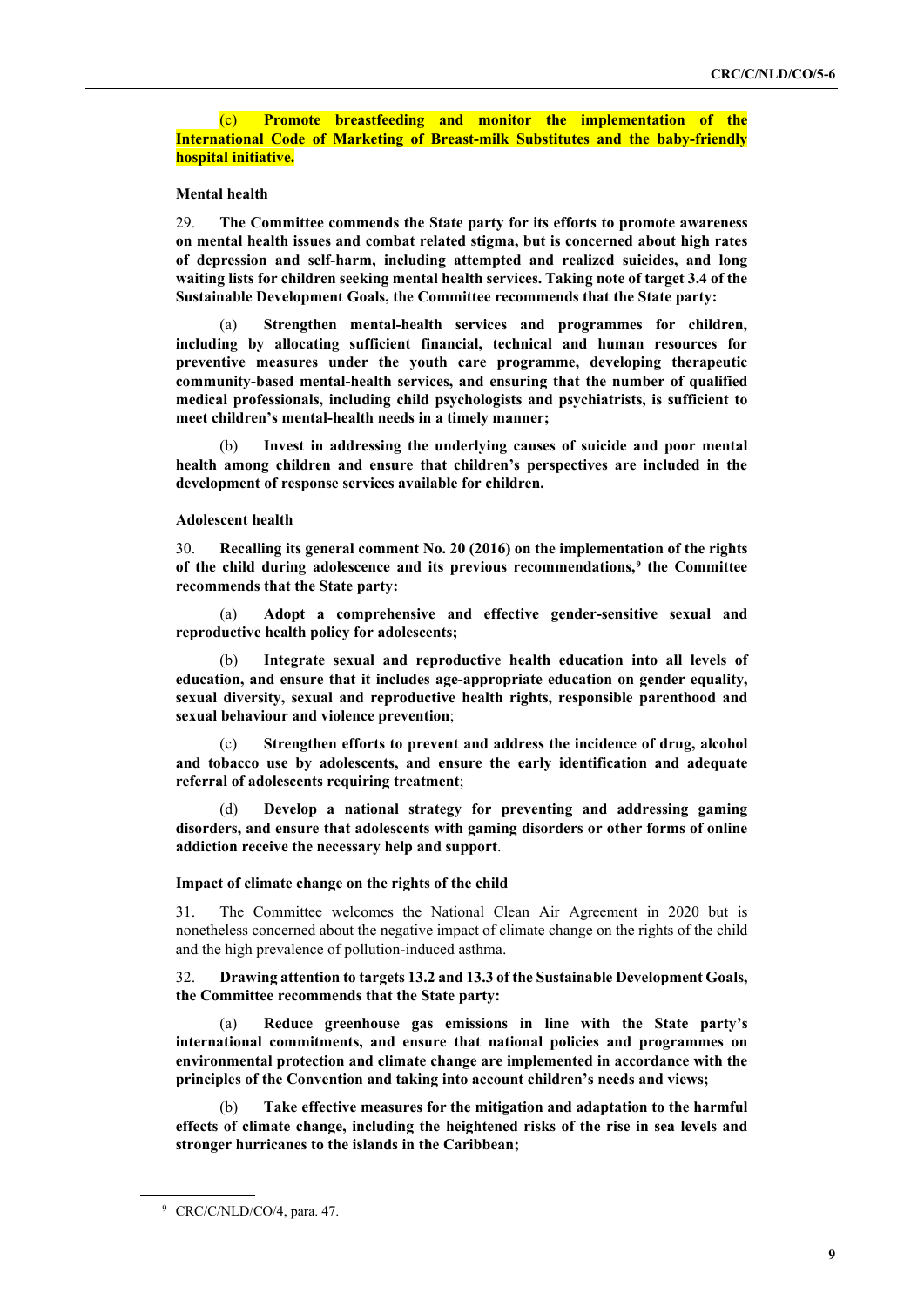(c) **Conduct an assessment of policies and practices related to the aviation, transport and other relevant sectors and the impacts of the resulting atmosphere pollution and greenhouse gas emissions on children's rights as a basis for designing a well-resourced strategy to remedy the situation;**

(d) **Promote children's awareness, with the active participation of schools, on climate change and environmental health, including on relevant air quality and climate legislation and their right to the enjoyment of the highest attainable standard of health.**

#### **Standard of living**

33. **The Committee welcomes the measures taken to combat child poverty but is concerned that the overall number of children living in poverty remains high. Taking note of target 1.2 of the Sustainable Development Goals, the Committee recommends that the State party:**

(a) **Further strengthen its policies to ensure that all children in all constituent countries have an adequate standard of living, including by increasing social benefits to low-income families with children, simplifying application procedures for financial support, strengthening the system of family benefits across all departments, developing measures to prevent homelessness and increasing budget allocations for the benefits system in Aruba, Curaçao and Sint Maarten;**

(b) **Strengthen measures to provide families in need with adequate and longterm social housing and other support measures, with a view to reducing homelessness and guaranteeing children's access to adequate housing;**

(c) **Ensure an integrated and development-oriented approach to child poverty with a particular focus on children from disadvantaged families, including children in single-parent households, children in welfare-dependent families, migrant children, children without a regular residence status and children living in shelters;**

Assess the impact of measures to combat poverty, including any negative **effects on the enjoyment of other rights, with a view to ensuring that such measures are comprehensive and take a child rights-based approach.**

## **H. Education, leisure and cultural activities (arts. 28–31)**

**Education, including vocational training and guidance**

34. **Recalling its previous recommendations,[10](#page-9-0) the Committee draws attention to targets 4.2, 4.5 and 4.a of the Sustainable Development Goals and recommends that the State party:**

(a) **Continue its efforts to reduce and prevent school dropout and exclusions from school, based on an analysis of the root causes;**

(b) **Finalize and adopt the draft bill on homeschooling and establish a monitoring mechanism aimed at ensuring minimum quality standards for homeschooling;**

(c) **Allocate sufficient human, technical and financial resources for the implementation of the Safety at School Act and ensure that measures aimed at combating bullying in schools, including online bullying, encompass prevention, early detection mechanisms, the empowerment of children and professionals, intervention protocols, awareness-raising on its harmful effects, and harmonized guidelines for the collection of case-related data.**

#### **Human rights education**

35. **The Committee regrets the omission of an explicit reference to children's rights in the legislation on citizenship education in primary and secondary education** 

<span id="page-9-0"></span><sup>10</sup> CRC/C/NLD/CO/4, para. 51.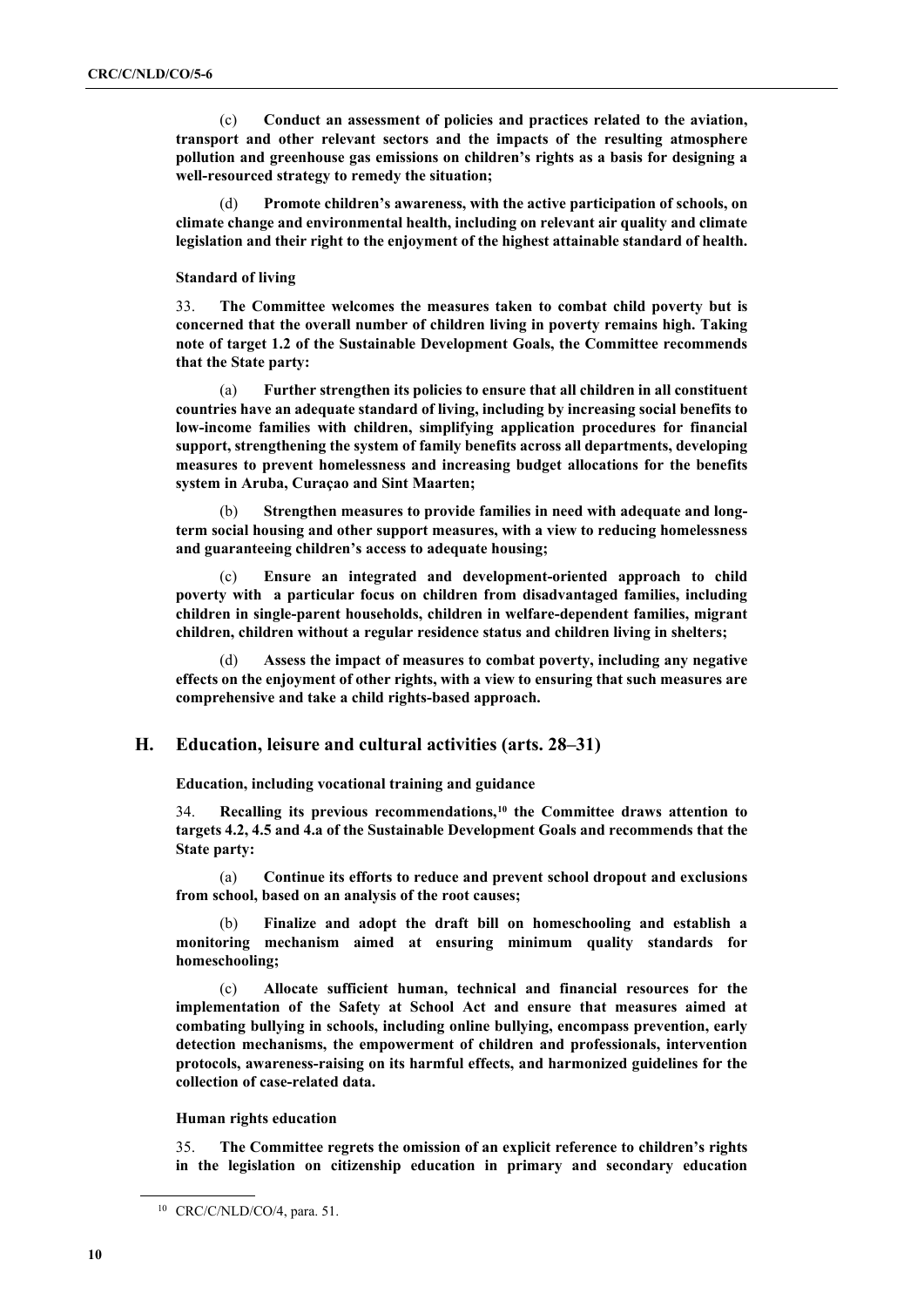**curricula. Drawing attention to target 4.7 of the Sustainable Development Goals, the Committee recommends that the State party strengthen efforts to promote the development of a culture of human rights in the education system and:**

(a) **Strengthen the teaching of children's rights and the Convention within the mandatory school curricula in all educational settings, including in residential institutions, and in the training of teachers and education professionals, taking into account the framework of the World Programme for Human Rights Education;**

(b) **Develop human rights education materials that foster respect for and appreciation of diversity, and ensure that teachers receive the necessary support to teach children's rights in schools.**

# **I. Special protection measures (arts. 22, 30, 32–33, 35–36, 37 (b)–(d) and 38–40)**

#### **Asylum-seeking, refugee and migrant children**

36. The Committee is concerned about:

(a) The impact of recent amendments to the Dutch Aliens Decree on asylumseeking and refugee children, including the merger of the registration interview and the first interview;

(b) Reports that cases of asylum-seeking children over 15 years of age are sometimes assessed by employing the same criteria used for adults;

(c) The lack of legislation protecting the rights of asylum-seeking children, the lack of publicly available information on asylum-seeking procedures and the barriers faced by such children in accessing identification papers and essential services, including education, in Aruba, Curaçao and Sint Maarten;

(d) Reports of the deportation of asylum-seeking children without review of their cases and the detention of such children or the separation of children from parents who are detained for immigration-related purposes in Aruba and Curaçao.

37. **With reference to the joint general comments No. 3 and No. 4 of the Committee on the Protection of the Rights of All Migrant Workers and Members of Their families / No. 22 and No. 23 of the Committee on the Rights of the Child (2017) on the human rights of children in the context of international migration, the Committee recommends that the State party:**

(a) **Ensure child-friendly asylum procedures for all children under the age of 18 years, including by: (i) ensuring the early identification of their vulnerabilities and child-specific forms of persecution and that they are interviewed in a child-friendly manner; (ii) ensuring that all asylum claims, including those submitted by children over 15 years of age, are reviewed in a child-sensitive manner and with due consideration for the age at which they fled their country of origin; and (iii) providing them with ageappropriate information and legal advice about their rights, asylum procedures, available services and requirements for documentation, particularly in view of recent amendments to the Dutch Aliens Decree;**

(b) **Ensure that the best interests of asylum-seeking children are given primary consideration in all asylum processes and that their views are heard, taken into account and given due weight;**

(c) **Ensure that the rights of asylum-seeking and refugee children in all constituent countries are guaranteed under legislation, including by: (i) ensuring that such children are registered and issued with legal identification documents; (ii) adopting legislation governing asylum procedures and preventing the** *refoulement* **of such children; (iii) ensuring that such children have access to justice mechanisms and remedies; and (iv) extending territorial application of the 1951 Convention Relating to the Status of Refugees and its 1967 Protocol to Curaçao and Sint Maarten;**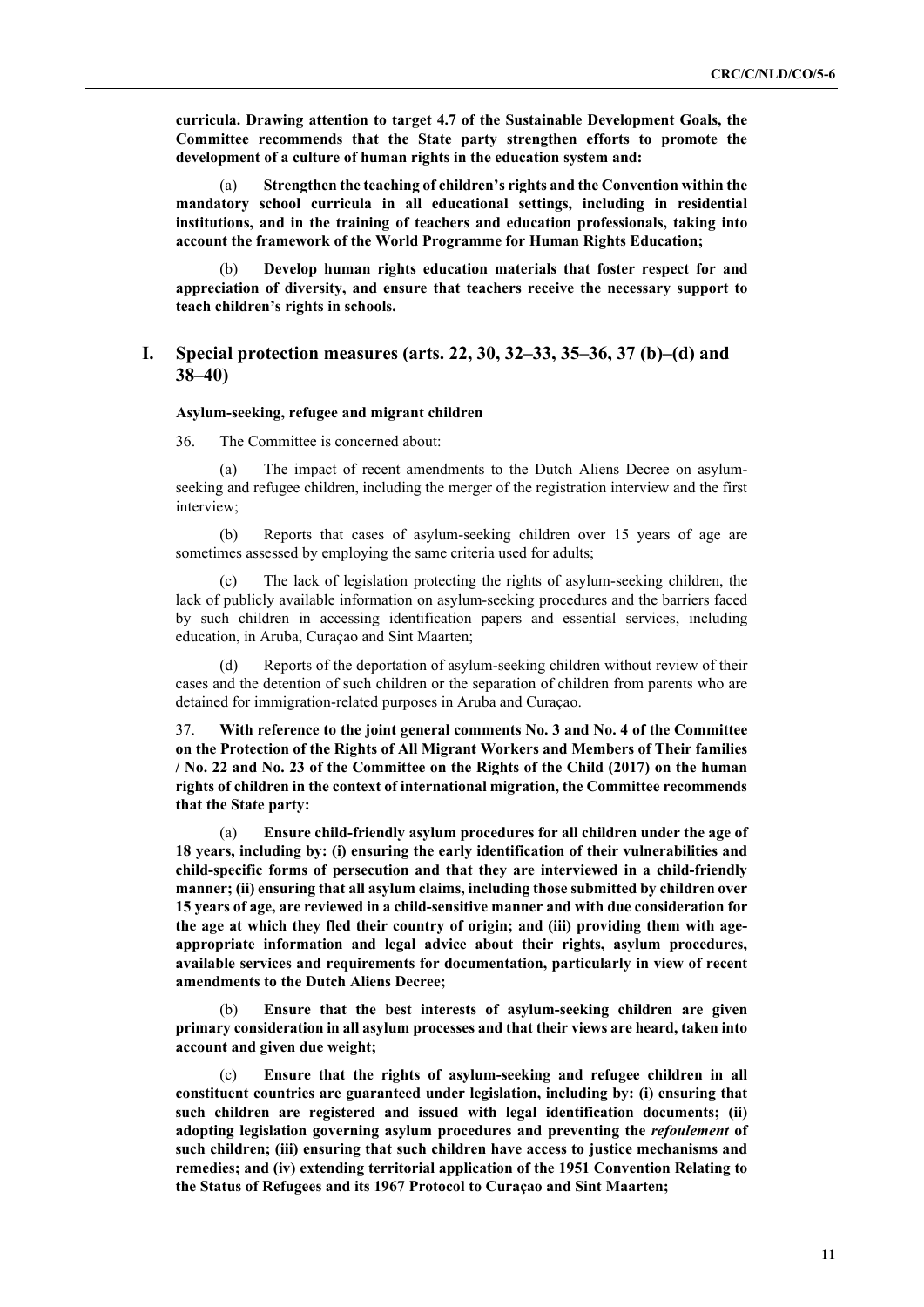(d) **Prohibit and prevent the separation of asylum-seeking and migrant children from their parents and the detention and/or deportation of children across all constituent countries, including Aruba and Curaçao, due to their or their parents' migration status;**

(e) **Remove the barriers faced by asylum-seeking and refugee children in Aruba and Curaçao in accessing education, health, housing and other essential services, with a view to ensuring that all such children have access to all basic services without discrimination;**

(f) **Prioritize the immediate transfer of asylum-seeking children and their families from emergency reception facilities and invest the necessary resources to improve and expand reception facilities that are child-friendly, with a view to preventing overcrowding and frequent transfers of children between different facilities;**

(g) **Adopt permanent and sustainable resettlement options for asylumseeking children and their families in Aruba, Curaçao and Sint Maarten to ensure that they are given proper legal status and access to employment and other opportunities.**

### **Unaccompanied children**

38. **The Committee welcomes the measures taken to facilitate family reunification for unaccompanied and separated children and provide them with support in smallscale reception facilities or family-based care, but is concerned about the strict criteria for approving family reunification of children whose parents cannot be traced. The Committee is further concerned about children who disappear from such facilities. The Committee recommends that the State party:**

(a) **Review its system of family reunification involving unaccompanied children, particularly for those living independently and those who do not have parents or whose parents cannot be traced, with a view to broadening the criteria for emotional ties with other family members or legal guardians;** 

(b) **Strengthen measures aimed at ensuring that decisions on applications for family reunification are taken promptly and within the maximum time permitted under legislation, including by allocating sufficient financial, human and technical resources for the asylum system;**

(c) **Appoint a guardian or adviser for unaccompanied children in all constituent countries;**

(d) **Provide unaccompanied children with durable solutions, including residence status, foster care and support for their social integration;**

(e) **Continue to investigate reports of disappearance of children from reception facilities and take measures to prevent such disappearances.**

## **Trafficking**

39. **The Committee welcomes the measures taken to address trafficking but remains concerned that residence permits are rarely issued to child victims of trafficking who do not cooperate in a criminal investigation, despite their eligibility under recent policy changes, due to a lack of related criminal investigations. The Committee recommends that the State party:**

(a) **Issue special residency permits for all alleged child victims of trafficking, irrespective of related criminal investigations, and ensure sufficient human, technical and financial resources and coordination among authorities working on the protection of child victims of trafficking at all levels;**

(b) **Develop a mechanism for monitoring and evaluating the implementation of the "Together against human trafficking" programme, based on a clear set of measurable outcomes and indicators;**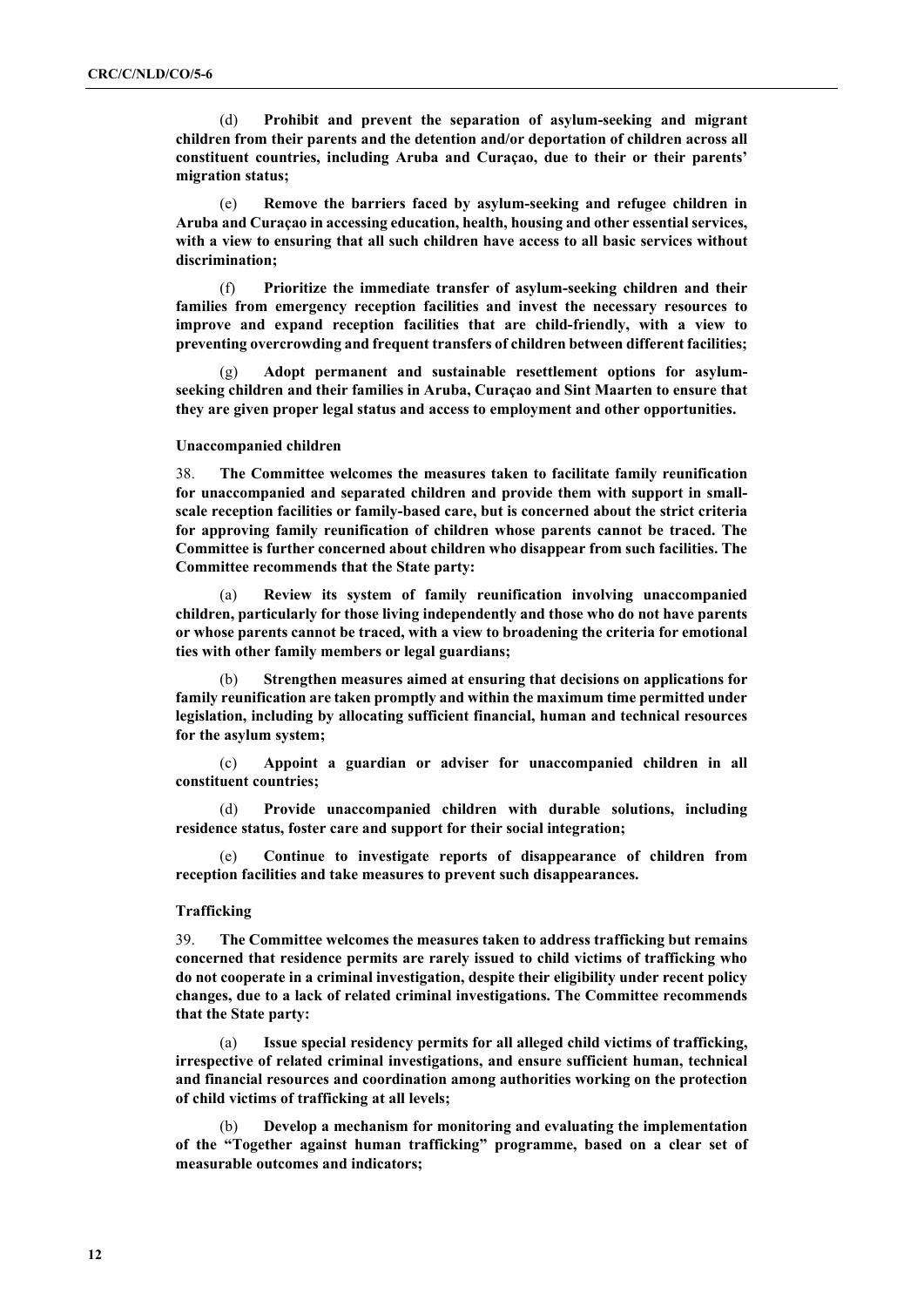(c) **Ensure that all municipalities have developed strategies or action plans for preventing and combating trafficking of children, including for online sexual exploitation and their criminal exploitation by "lover boys".**

#### **Administration of child justice**

40. The Committee welcomes the measures taken to ensure the applicability of the child justice system in all constituent countries and to promote alternative measures to detention, including through small-scale facilities that allow children to stay close to home. However, it is concerned that:

(a) The age of criminal responsibility is 12 years;

(b) The Juvenile Courts can, in specific situations, impose sanctions for adults to children who had reached the age of 16 at the time the offence was committed;

(c) Children are not routinely provided with legal representation for certain "nonserious offences";

(d) A significant proportion of children in justice institutions are in pretrial detention, including in police cells, and that children in Curaçao are sometimes detained with adults;

(e) Children in youth care facilities, including residential youth care and mental health care institutions, are sometimes separated from other children without proper records being kept;

(f) There is limited information on prevention measures aimed at addressing the root causes of children's involvement in the child justice system, particularly in Curaçao;

The law still permits DNA samples to be taken and stored from children who have been sentenced to prison, detention in a youth custody centre or community service of 40 hours or more;

(h) Some children with specified offences, including those who were convicted for a sexual crime, will not be able to obtain a certificate of conduct.

41. **With reference to its general comment No. 24 (2019) on children's rights in the child justice system, the Committee recommends that the State party**:

(a) **Consider raising the age of criminal responsibility to at least 14 years;**

(b) **Consider a review of the law to ensure the application of its child justice system to all children below the age of 18 years;**

(c) **Prevent and limit the use of pretrial detention by ensuring that children arrested and deprived of their liberty are promptly brought before a competent authority to examine the legality of the deprivation of liberty or its continuation;**

(d) **Monitor the application of deprivation of liberty to ensure that it is used only as a measure of last resort and for the shortest possible period of time, and that it is regularly reviewed with a view to its withdrawal;**

(e) **Ensure that any separation of a child from other children is for the shortest possible time and is used only for the protection of the child or others, in the presence of, or under the close supervision of, a suitably trained staff member, and that the reasons and duration are recorded;**

(f) **Ensure that in all parts of the Kingdom, in cases where detention is unavoidable, children are not detained together with adults and that detention conditions comply with international standards**;

(g) **Develop a strategy for the prevention of child offending in all parts of the Kingdom, including early intervention directed at children below the minimum age of criminal responsibility;**

(h) **Reconsider the routine practice of the testing and storage of DNA in respect of children convicted of certain specified offences;**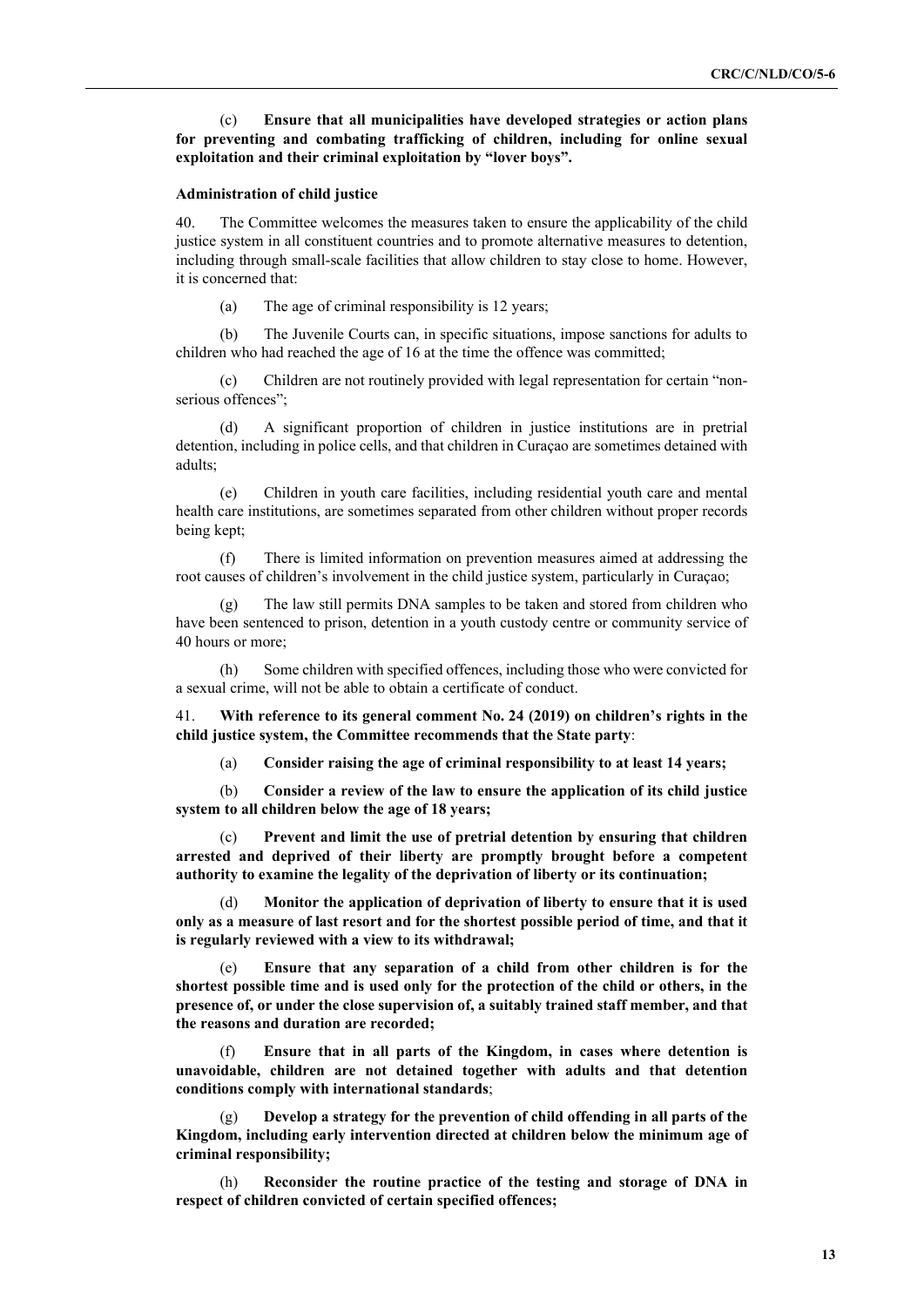(i) **Review aspects of its criminal record system that prevent children charged with certain offences from obtaining a certificate of conduct, including by erasing the criminal record of children who are acquitted or have completed their sentence, including for sexual offences.**

# **J. Follow-up to the Committee's previous concluding observations and recommendations concerning the implementation of the Optional Protocols to the Convention**

**Optional Protocol on the sale of children, child prostitution and child pornography**

42. **The Committee is concerned at the large quantity of online sexual abuse material hosted on servers in the State party. With reference to its 2019 guidelines on the implementation of the Optional Protocol on the sale of children, child prostitution and child pornography,[11](#page-13-0) and recalling its previous recommendations, [12](#page-13-1) the Committee recommends that the State party prevent and address the online sale for the purpose of sexual exploitation and abuse of children, including by: (i) ensuring that national legal and policy frameworks adequately cover all manifestations of the sale and sexual exploitation of children committed or facilitated through information and communication technologies (ICT); (ii) conducting online-specific analyses, research and monitoring to better understand online offences and develop appropriate responses; (iii) ensuring that Internet service providers control, block and promptly remove online sexual abuse material; and (iv) integrating specific components on online offences, as well as online tools to facilitate victim identification techniques and rescue operations, into the mandatory training of law enforcement officials, lawyers, the judiciary and other relevant professionals**.

**Optional Protocol on the involvement of children in armed conflict**

43. **Recalling its previous recommendations, [13](#page-13-2) the Committee recommends that the State party:**

(a) **Raise the minimum age of voluntary recruitment into the armed forces to 18 years, and explicitly criminalize the recruitment or use of children under the age of 18 years in hostilities by non-State armed groups;**

(b) **Establish in law extraterritorial jurisdiction over crimes under the Optional Protocol without the criterion of double criminality;**

(c) **Extend the protection provided under the Convention relating to the Status of Refugees to all children who are 15 to 17 years of age, irrespective of the crimes committed;**

(d) **Establish a mechanism for the early identification of children who may have been involved in armed conflicts abroad upon entering the State party and provide them with support for their social and psychological recovery and their reintegration into society.**

## **K. Ratification of the Optional Protocol on a communications procedure**

44. **The Committee recommends that the State party, in order to further strengthen the fulfilment of children's rights, ratify the Optional Protocol to the Convention on a communications procedure.**

<span id="page-13-0"></span><sup>11</sup> CRC/C/156.

<sup>12</sup> CRC/C/NLD/CO/4, para. 62. See also CRC/C/OPSC/NLD/CO/1.

<span id="page-13-2"></span><span id="page-13-1"></span><sup>13</sup> CRC/C/OPAC/NLD/CO/1.